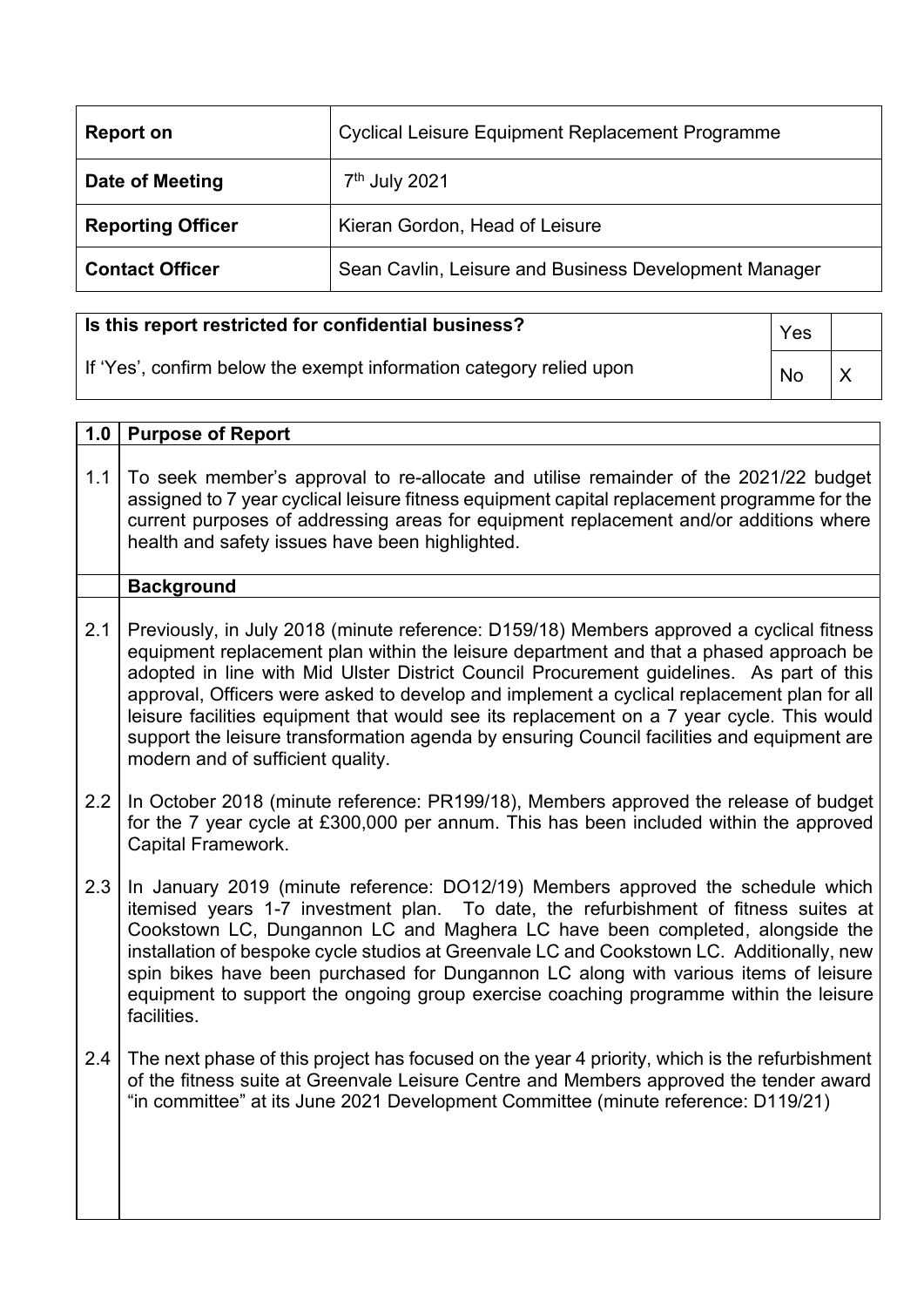| 3.0 | <b>Main Report</b>                                                                                                                                                                                                                                                                                                                                                                                                        |
|-----|---------------------------------------------------------------------------------------------------------------------------------------------------------------------------------------------------------------------------------------------------------------------------------------------------------------------------------------------------------------------------------------------------------------------------|
| 3.1 | As part of the approved £300,000 budget allocation within the 2021/22 financial year and<br>following the award of the fitness suite refurbishment contract at Greenvale Leisure Centre,<br>it has been identified that there will be an underspend within the overall budget for this year.                                                                                                                              |
| 3.2 | As an exponential growth in outdoor recreation has been experienced over the last 12-18<br>months due to the covid pandemic and various restrictions/lockdowns etc, Officers within<br>the leisure department have identified some health and safety issues and negative user<br>experiences at a small number of its outdoor pitches.                                                                                    |
| 3.3 | The issue focused on pitches where there are structured and organised sporting club<br>activities taking place and where there are co-joining opportunities for informal recreational<br>use by walkers/runners via designated walking trails around the perimeters of pitches.                                                                                                                                           |
| 3.4 | In these cases there is an absence of low level fencing and ball stops to assist with<br>segregating the structured pitch sporting activities with that of the informal recreational use<br>on the surrounding walking trails. (i.e. stray footballs impacting walkers/runners, children<br>moving between the designated walking trail and entering the pitch while structured sporting<br>activities are ongoing, etc). |
| 3.5 | This has mainly been identified at Moneymore Recreation Centre, Ballygawley Playing<br>Fields and Benburb Playing Fields along with issues of ballstop nets at a number of sites<br>that are not in place and/or have fell into dis-repair.                                                                                                                                                                               |
| 3.6 | Therefore, in line with Council's procurement processes, it is proposed to permit Officer to<br>utilise the anticipated under-spend from the current year budget to address these issues by<br>seeking to procure and install low level, accessible fencing solutions at designated sites<br>along with the addition/replacement of ballstop nets.                                                                        |
| 4.0 | <b>Other Considerations</b>                                                                                                                                                                                                                                                                                                                                                                                               |
|     | 4.1   Financial, Human Resources & Risk Implications                                                                                                                                                                                                                                                                                                                                                                      |
|     | <b>Financial:</b>                                                                                                                                                                                                                                                                                                                                                                                                         |
|     | These costs are estimated at £65,000 and are within the current Capital Framework and<br>within the levels previously agreed by Members in October 2018, with the 7 year cycle at<br>£300,000 per annum.                                                                                                                                                                                                                  |
|     | Human:                                                                                                                                                                                                                                                                                                                                                                                                                    |
|     | Leisure staff will be required to dedicate time to the procurement of specific equipment, with<br>key staff identified to liaise with the successful supplier(s) before and during install.                                                                                                                                                                                                                               |
|     | <b>Risk Management:</b>                                                                                                                                                                                                                                                                                                                                                                                                   |
|     | In line with Council Policies and Procedures.                                                                                                                                                                                                                                                                                                                                                                             |